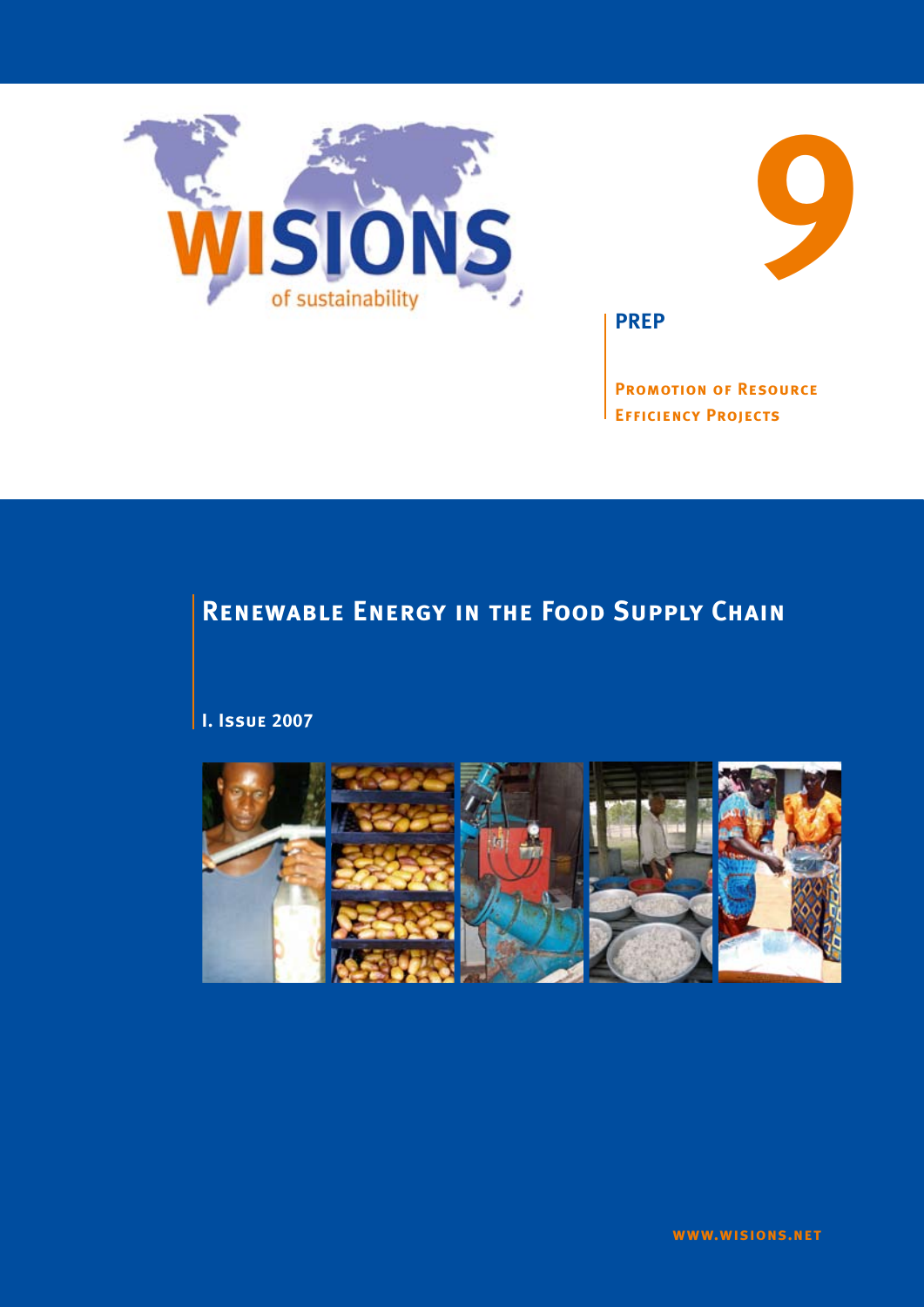## **WISIONS** Sustainable Development is Possible

**WISIONS** is an initiative of the Wuppertal Institute for Climate, Environment and Energy, carried out with the support of the Swiss-based foundation Pro-Evolution, to foster practical and sustainable energy projects.

Sustainable development is possible. Numerous innovative and valuable contributions from different countries, fields and institutions have shown that an appropriate reconciliation of economic, ecological and social factors is not unrealistic utopia. We have made a promising start, but the greatest challenge still facing us in the 21st century is to learn how to use the world's resources more efficiently and in an ecologically sound and socially balanced way.

Progress is being made; however, fifteen years after the UN Conference on Environment and Development in Rio de Janeiro, many people, especially in developing countries, still lack access to resources, clean technologies, and education. At the same time, people's level of resource consumption and means of production remains unsustainable.

To meet global challenges like climate change, water scarcity and poverty, it is necessary to foster projects of potential strategic global importance by supporting them so that they can be implemented locally. Examples of good practice need to be actively promoted to a wider audience.

**WISIONS** promotes good practice in resource efficiency through its publication of relevant successful projects in its Promotion of Resource Efficiency Projects: **PREP**

**WISIONS** also provides consulting and support to ensure the potential seen in visions of renewable energy and energy efficiency can become mature projects through its Sustainable Energy Project Support: **SEPS**



Photo: PhotoCase.com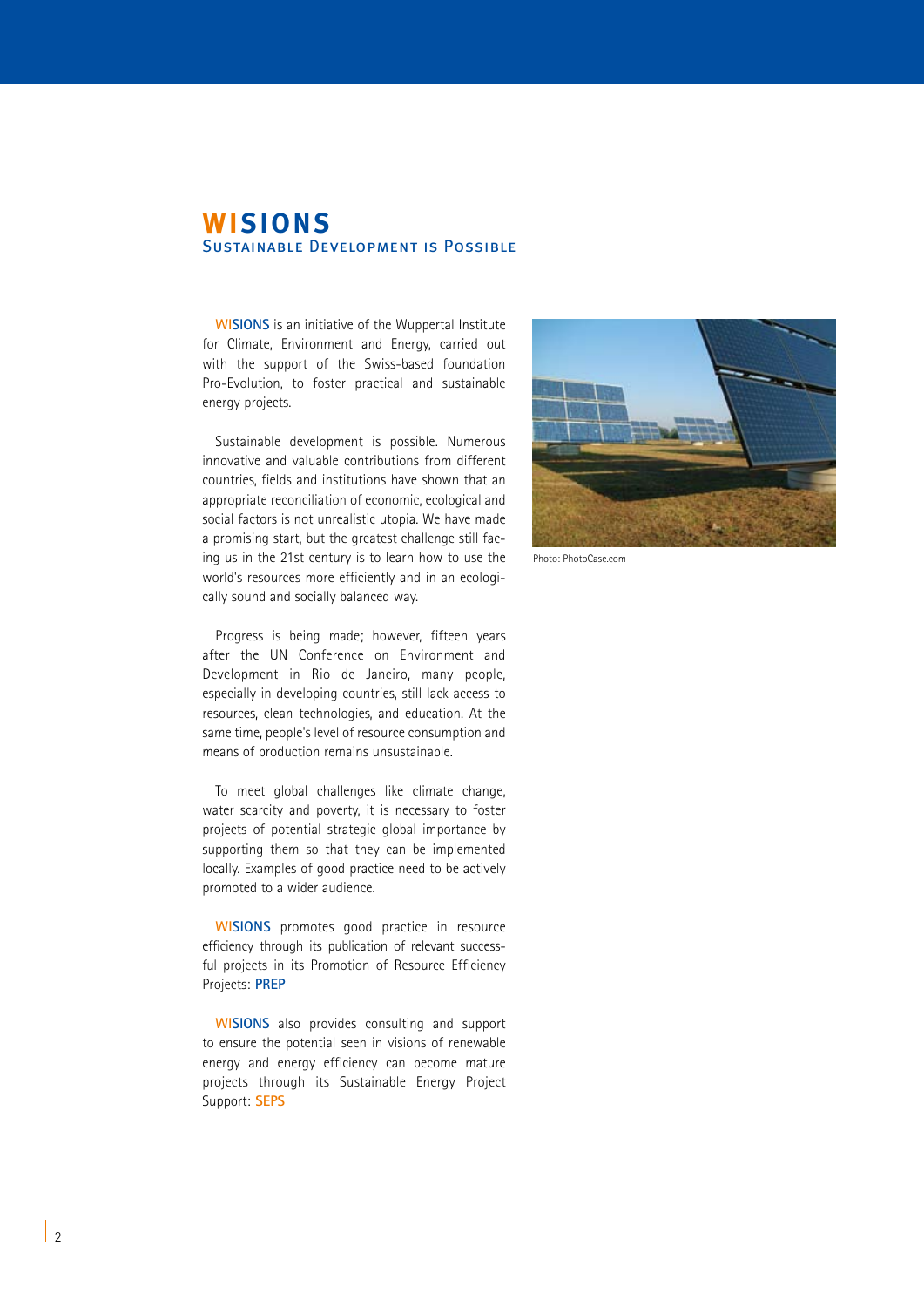## **Renewable Energy in the Food Supply Chain**

Household end-uses like cooking are among the main sources of energy consumption in developing countries. In rural areas of most developing countries cooking is usually done on open fires fuelled by wood. In cities, stoves are more common, fuelled by wood, charcoal or kerosene. In most regions, oil-derived fuels are expensive, and wood-based fuels are becoming increasingly scarce as rising demand leads to deforestation and



Photo: PhotoCase.com

therefore to decreasing supply. Cooking requires a lot of energy and about 50–70 percent of worldwide wood use is used for cooking. Next to household end-uses also food vendors, bakeries or breweries contribute to the consumption of fuelwood. Large positive effects may therefore be won with effective and successfully implemented measures regarding energy use in the food supply chain.

Improved cooking stoves are a first step. These would reduce the use of firewood drastically, as well as help reduce indoor air pollution. Another possibility is to use alternatives to traditional fuels, such as household devices that run on solar power or biofuels. Particularly in countries with a high solar radiation level, solar technologies can greatly assist sustainable development in communities. A further possibility would be to replace kerosene with biofuels.

In addition to cooking, there are other stages in the food supply chain that can run on renewable energy, such as storage devices or food dryers. Drying is the most widely used method for preserving foods for home use or for sale, yet it is very energy intensive. Using solar dryers would lower post-harvest losses and rural farmers would be able to sell their produce at market when prices are higher.

Cultural, architectural, climatic and economic factors play a primary role in what a household expects from its cooking, storage or drying system. When a device gains acceptance by households, the benefits of using renewable energy sources in the food chain are numerous: deforestation is reduced, health risks from indoor pollution are lowered, and local economic activities gain valuable support, which assists sustainable development.

In this brochure, **WISIONS** focuses on renewable energy in the food supply chain. **WISIONS** presents projects from Nigeria, Pakistan, Nicaragua, Cambodia and Kenya that have been successfully implemented, with the intention of further promoting the particular approaches used by these projects. Using a key number of internationally accepted criteria, the main consideration for the selection of the projects was energy and resource efficiency, but social aspects were also of relevance. The assessment of the projects also included the consideration of regional factors acknowledging different needs and potentials.

All projects that fulfilled **WISIONS** application criteria were independently reviewed, and five of them, with the potential to make a significant impact on global energy and resource efficiency, are published in the following pages. **WISIONS** is pleased to present good practice examples from ambitious projects which have been successfully implemented on different continents. All of these projects are appropriate within their local context and have been developed to a level which meets **WISIONS** selection criteria. Although uniquely designed for a particular setting and problem, the projects presented can be adapted to different situations or can provide valuable information from their implementation phase. Links to the illustrated good practice examples shown in the brochure, as well as a couple of other issue-related good practice projects, are available on www.wisions.net.

The selected projects are not intended to represent the only possible courses of action to take in the area of renewable energy in the food supply chain but they do demonstrate promising approaches.

The next **PREP**-brochure, following the same objectives, namely to collect, evaluate and promote good practice examples, will highlight the issue of sustainable energy's possibilities to reduce poverty.



Photo: aboutpixel.de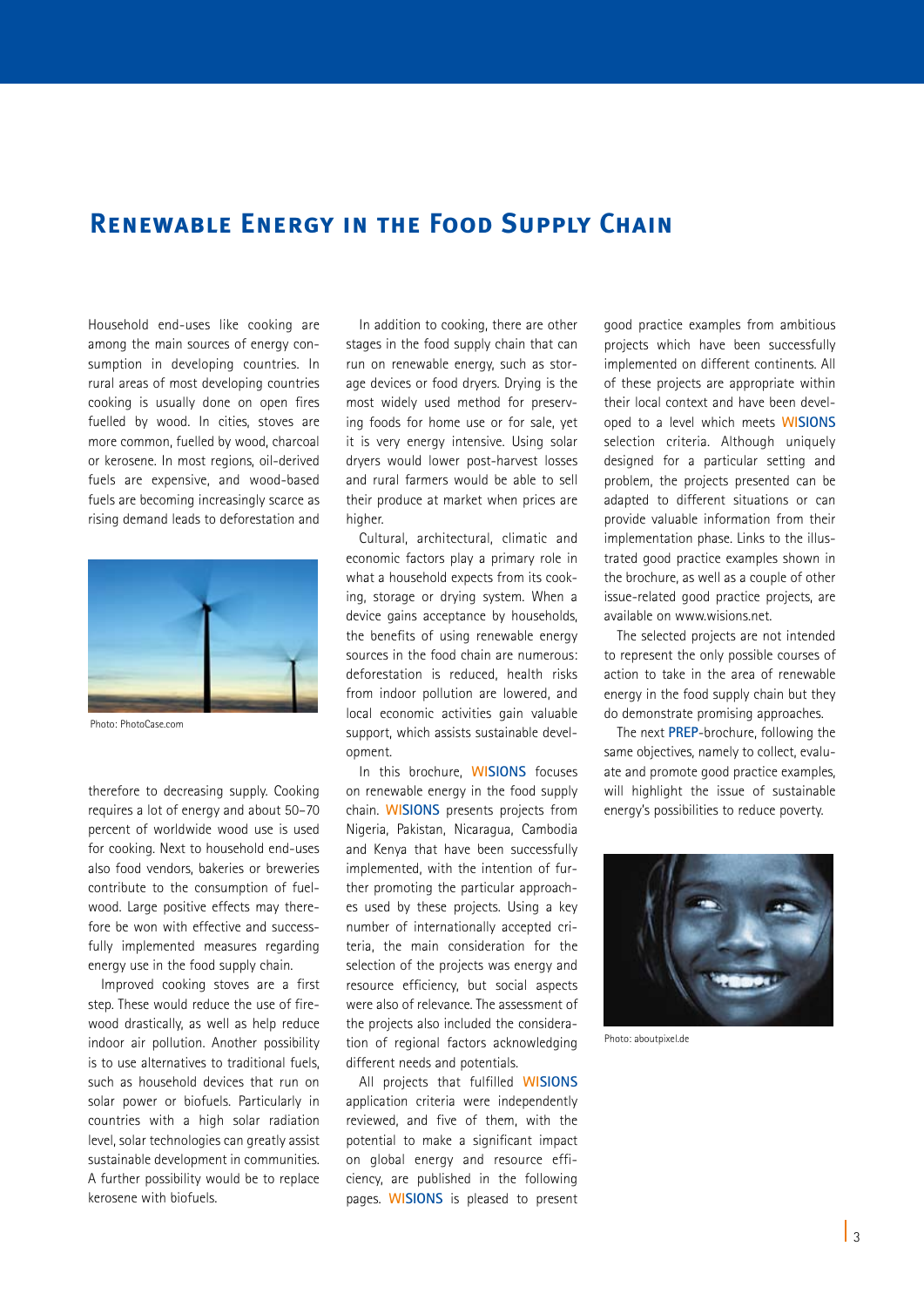## **Low cost biodigester for sustainable cooking**

**Location:**  Nigeria

#### **Project's Aim:**

Introduce a better way of cooking in local communities and make a positive impact on the region's energy crisis

### **Technical Answer:**

Create an energy system that combines farming with the production of biogas

**Project's Duration:** November 2005 – June 2006



Photo: ECODEV

In the project area, cooking is the most energyconsuming activity. As people rely on fuelwood for cooking, deforestation has become an increasingly serious problem. To improve this situation for the local population, Eco Conscious Developments (ECODEV) has developed an energy system that combines integrated farming systems with the production of low cost biogas. The biodigester used is cost-efficient and is made entirely from local materials. It is designed to help reduce the health risks and pollution associated with cooking, as well as to add value to livestock wastes.

The biodigester, which is the first to be used in this part of the world, is situated in the Osusuor-Nkpor community, in Ikom Local Government Area of Cross-River-State-Nigeria.

### **BENEFITS**

The benefits are seen on both an environmental and a socio-economic level. Deforestation is one of the major problems in the region and, therefore, one aim of this project was to reduce the rate of deforestation due to fuelwood use. Additionally, the project reduces the levels of animal waste pollution, the management of which usually poses a significant challenge. With the installation of the biodigester, the animal waste is now converted into fertilizer which can be used by the farmers.

Since the implementation of the project, the time spent searching for fuelwood has been significantly reduced, and cooking associated illnesses and house fires are less common. Additionally, levels of exploitative child labour in the region (where children were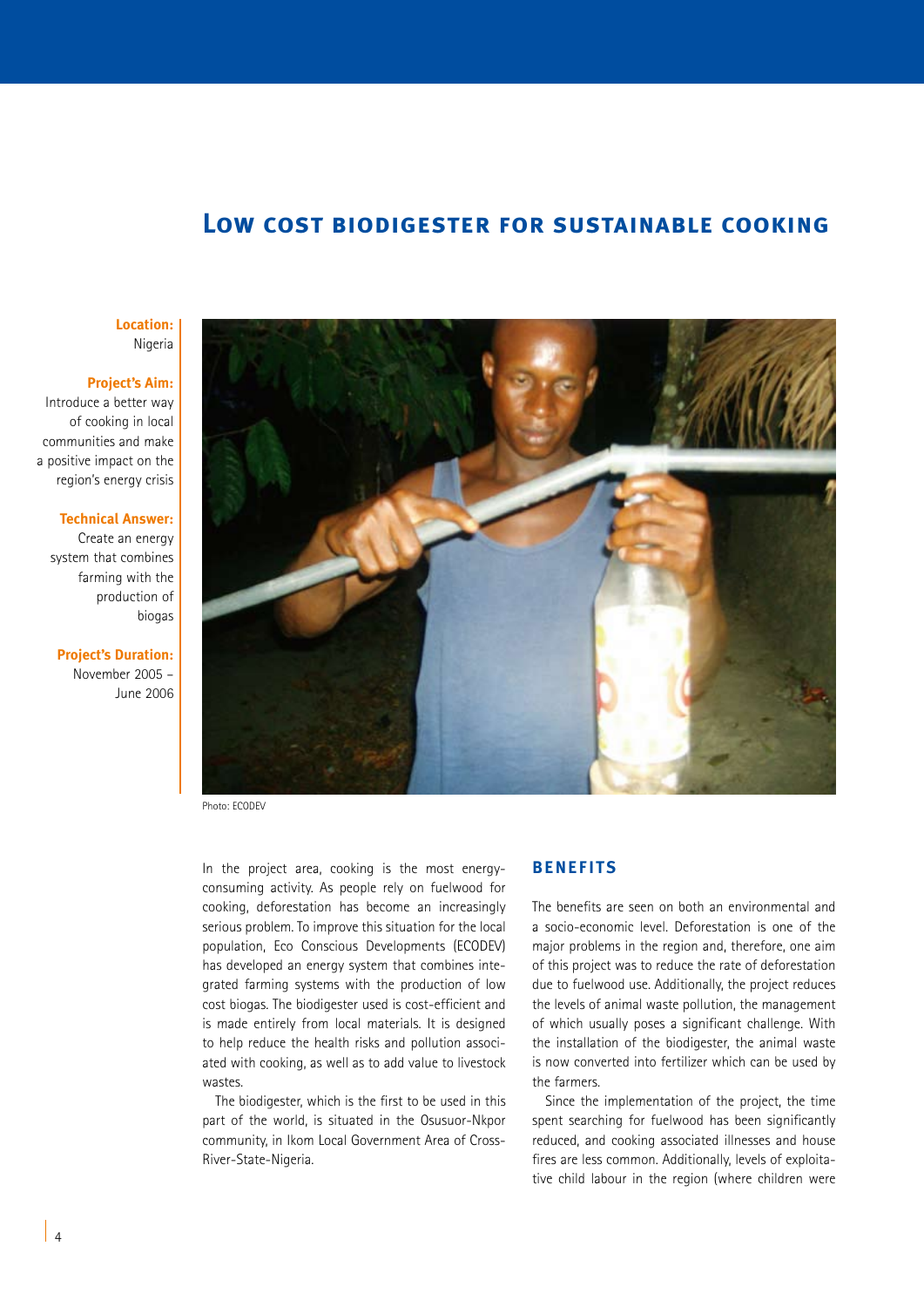used to search for firewood) are decreasing. The women are also greatly relieved of the burden of having to spend several hours daily searching for fuelwood alongside the children.

The project developers also benefit directly from the project as they now have employment and a source of income

## **SUSTAINABILITY**

To integrate the local population at all levels, households covered by the project were trained on all the construction stages of the biodigester.

Financially, the project is very sustainable. The fact that it is a low cost enterprise was one of the driving factors



Photo: ECODEV

for the project and this, combined with the acceptance of the local population, guarantees its continuity..

## **TECHNOLOGY**

In order to make the system available for the local population, the technology for a low cost biodigester had to be developed. The result was a system with minimal production costs, made of local materials, that is easy to install and operate. Basically, plastic materials are used to build the biodigester with a size of 22 ft. in length and 6 ft. in width. The life span of the biodigester is about 4 years. Afterwards, major maintenance or even replacement will be necessary.

## **FINANCIAL ISSUES**

As already mentioned, the biodigester used in this project is of low-cost technology. About 350 Euros are necessary to build one..

## **OBSTACLES**

The biggest challenge was to design a biodigester that could be built entirely from local materials. Overcoming this obstacle was a significant achievement, as biodigesters usually rely on some imported components

### **REPLICABILITY**

As the technology is low tech, low cost and made entirely from local materials, it is easy to replicate. There are already plans to replicate the project in as many households as possible. Several community members, who visited the project while the biodigester was under construction, have indicated their interest.

The low investment costs and readily available local materials are an advantage for the project's replication. The low cost design of the biodigester requires minimal investment and, therefore, the project could be recommended for the world's low income regions, although it need not be limited to these regions.



Photo: ECODEV

## **CONTACT**

### **Eco Conscious Developments (ECODEV)**

Mr Tony Okpokam e-mail: ecodevelopments@yahoo.com URL: www.ecodev.freeservers.com

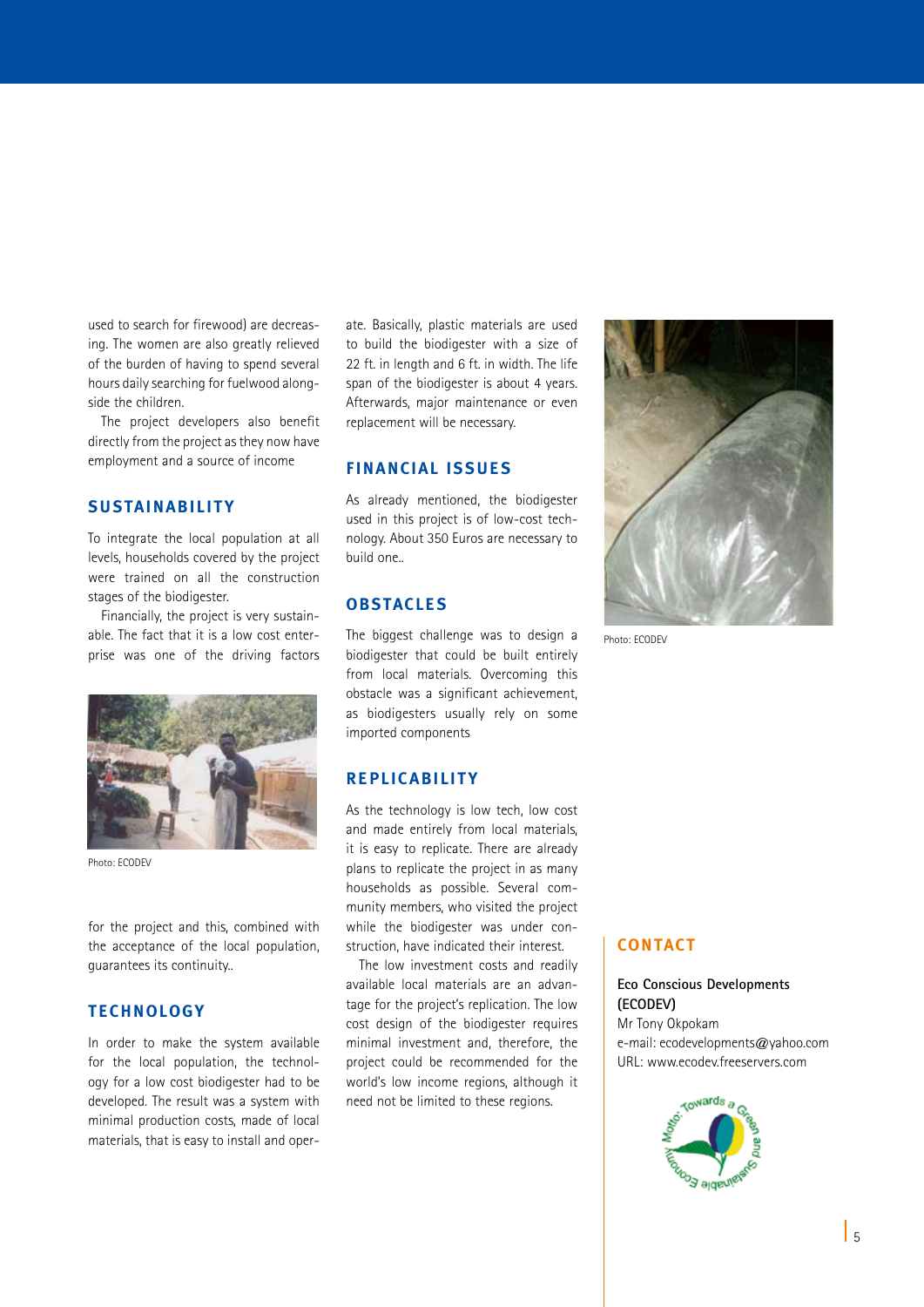## **Solar dryer for the ripening and drying of dates**

### **Location:** Pakistan

## **Project's Aim:**

Promote cottage industry in remote areas to improve the socio-economic condition of the local people

### **Technical Answer:**

Develop solar dryers for the ripening and drying of dates

### **Project's Duration:**  June 2005 – June 2007



Photo: PCRET

Agriculture forms the basis of Pakistan's economy, by producing large quantities of grains, fruits and vegetables. Improper, inadequate or even mishandling of post harvest care in produce causes about 20 percent to 30 percent of the yield going to waste. If solar dryers are used to remove excess moisture from the product before storage, the quality will not deteriorate during storage and insect infestation will be reduced. Similarly, large quantities of dates, which currently go to waste, could be used in the off season if they were dried in a controlled manner.

This government funded project is a demonstration project for the date farmers, aimed at developing and establishing solar dryers for the ripening and drying of dates. 10 solar dryers of 500 kg capacity each have been installed in the date growing areas of Punjab (Distt Jhang, Multan, Muzafargragh and DG Khan, Sindh (Sukkur and Khairpur) Balochistan (Turbat, Punjgoor) and NWFP (Dera Ismail Khan). The basic aim

of the project is to promote cottage industry in remote areas to improve the socio-economic condition of the local people and to promote green, environmentally friendly solar energy. Restoration of the environment is a major concern throughout the world and various energy conservation measures are now being strictly applied to ensure supply of healthy food to citizens, which is also a priority of the Government.

## **BENEFITS**

The project reduces environmental degradation caused by the use of fuelwood or fossil fuels for crop drying. Additionally, it can help to reduce the costs associated with these fuels and hence reduce the cost of the product.

During the implementation stage of the project, employment for twenty technical and non-technical persons will be generated and, on completion of the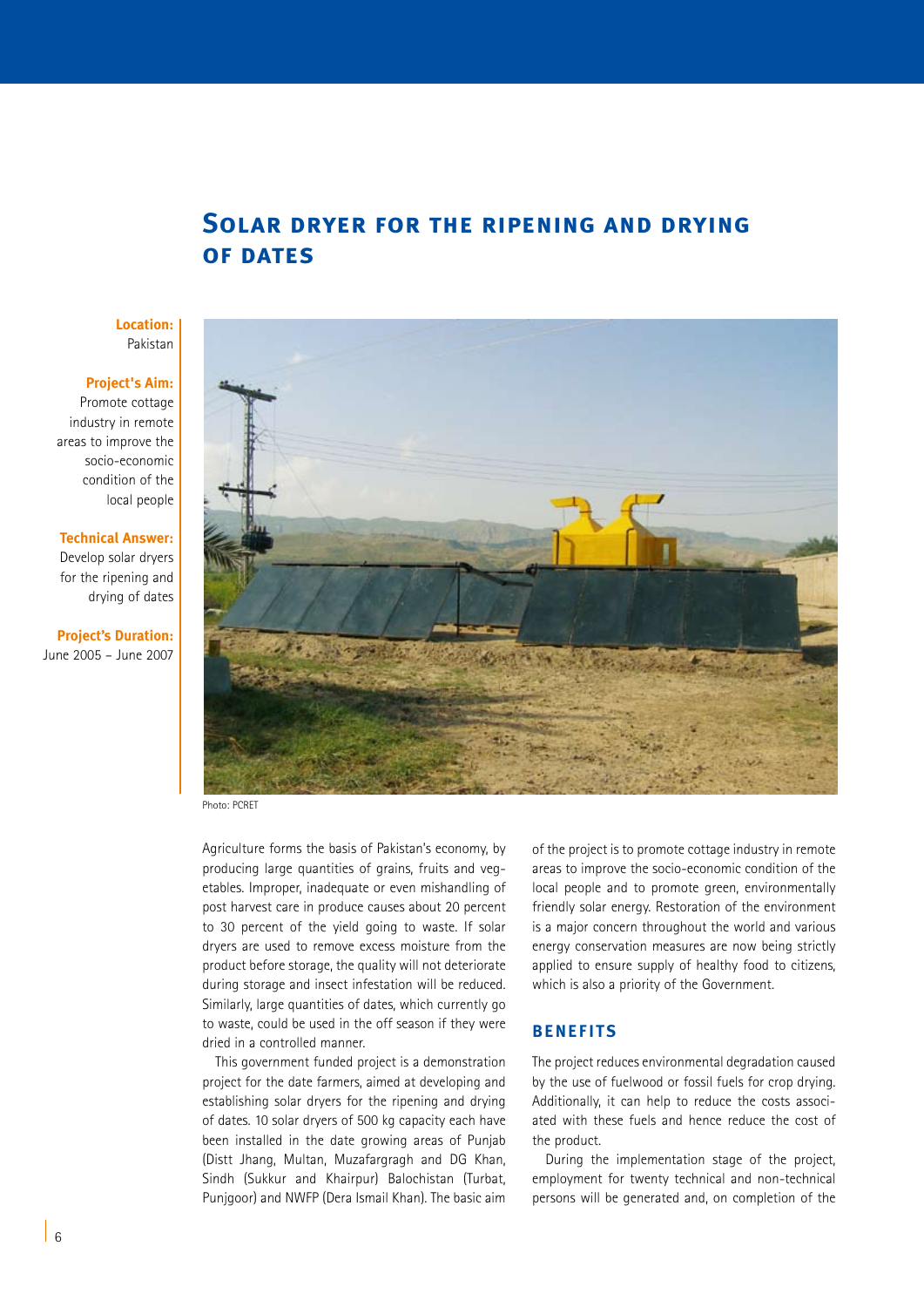

Photo: PCRET

project, an additional twenty technical and non-technical persons will be employed.

Due to the solar drying of dates, the quality of the product will increase which may also lead to higher prices and greater revenue for the farmers.

## **SUSTAINABILITY**

After two dryers were installed and were working well, the date farmers expressed an interest in financing the installation of this technology for themselves. A major motivating factor was that the traditional method of drying in the open air produces substandard dates. Although some moisture can be removed in this manner, the product becomes polluted with dust and crawling insects.

The applied solar dryer technology is well developed and can be used to process the drying in a controlled manner. Wide ranging implementation of the



Photo: PCRET

technology may mitigate the need to import large quantities of dates, as well as help to increase the export of high quality dates.

## **TECHNOLOGY**

There is a technology gap in Pakistan due to the lack of available suitable processing techniques for agricultural products. The need for technical innovation is not limited to farm-level production, but plays an important role at all stages of the agricultural system. The challenge for this project was to develop solar drying techniques that are cost competitive within the prevailing environment and affordable for the end users (the small scale farmers).

So far, 1 dryer of 100 kg capacity installed and tested, three dryers of 500 kg have been installed and another seven will be install in the end of June 2007.

## **FINANCIAL ISSUES**

The cost of 10 dryers of 500 kg capacity each was about approximately US\$ 83,000.

The project will ensure production of 30 tonnes per annum of quality dates in the date growing areas and revenue generation of US\$ 50,000 per annum. The payback period of one dryer is about 2 years.

This project is a public sector development programme by the Government of Pakistan for the dissemination of renewable energy technologies in the country, and is likely to continue into the next phase on a mutual funded basis.

## **OBSTACLES**

Many date farmers are willing to install solar dryers for themselves but, due to



Photo: PCRET

financial restraints, they are reluctant to bear the full cost of the solar dryer.

### **REPLICABILITY**

Most of the date farmers expressed interest in this technology and would be willing to finance the installation of solar dryers for themselves. The payback period of the solar dryer is short and the dryer can also be used for other fruits and vegetable in these areas. This is important as the date ripening and drying season only lasts for 30 days a year.

## **CONTACT**

**Pakistan Council of Renewable Energy Technologies** Mr Saeed Hussain e-mail: saeed@pcret.gov.pk URL: www.pcret.gov.pk

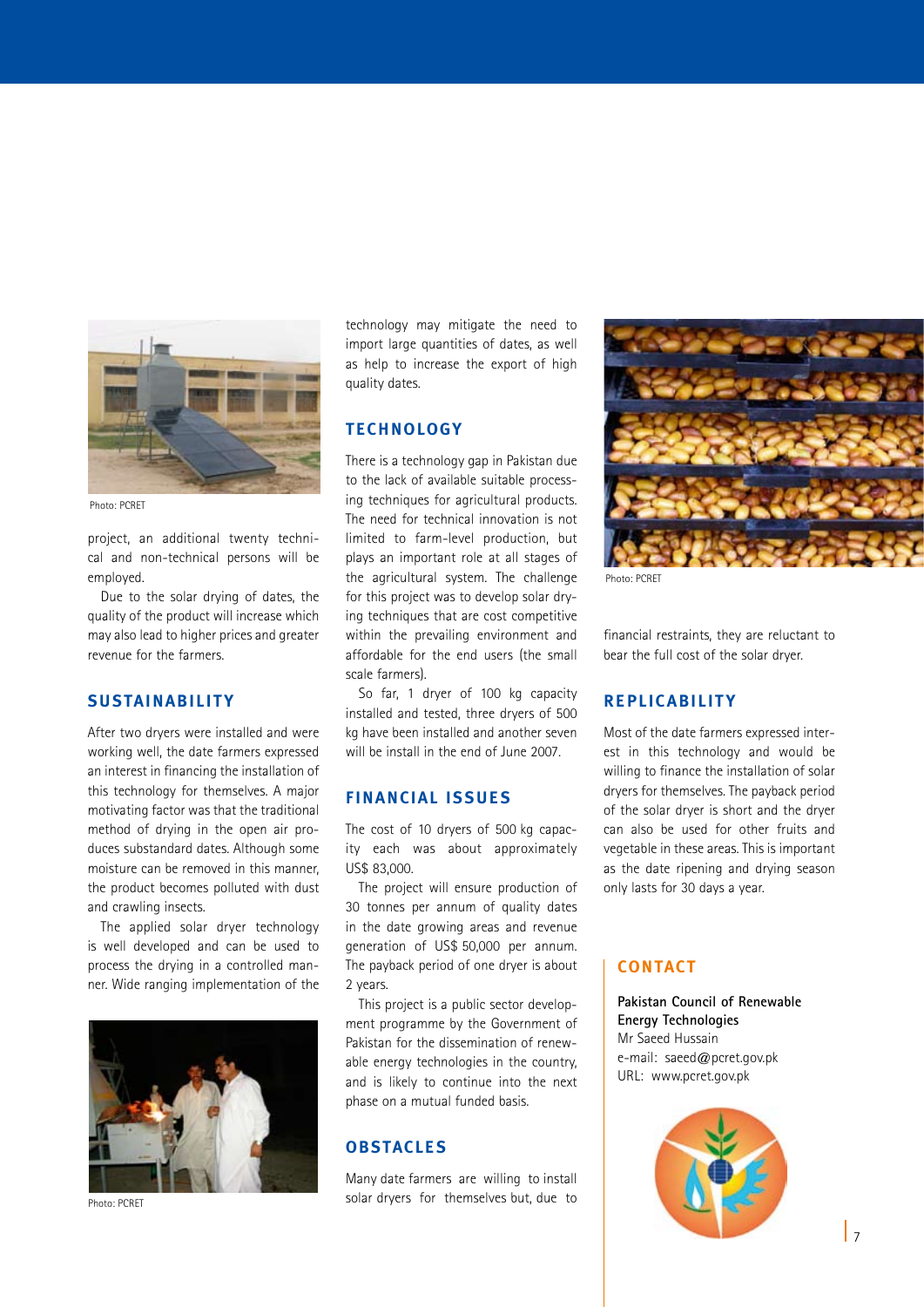## **Using biomass and hydroelectricity for rice processing**

### **Location:** Nicaragua

### **Project's Aim:**

To help improve living standards and to stimulate the production of rice

### **Technical Answer:**

Establish a rice processing centre run by renewable energy

#### **Project's Duration:**

From 1994 (thresher), 2002 (dryer), still ongoing



Photo: ATDER-BL

The town of San José de Bocay, in the department of Jinotega, is located 75km from the capital city of Managua, Nicaragua. A locally owned and operated mini hydroelectric plant provides 260KW of electricity for the 800 families in this community and its surroundings.



Photo: ATDER-BL

The rice thresher began functioning immediately after the inauguration of the hydroelectric plant in San José de Bocay, with the objective of strengthening and diversifying the use of electricity and providing alternative work to the labourers and farmers in this municipality. A rice processing centre, which includes a rice thresher and a biomass rice dryer, provides a service to 220 small farmers who do not have the means, or the economic resources, to transport their products to larger cities for the rice to be processed. The services offered are drying the grain, threshing and storing the rice.

## **BENEFITS**

This project has motivated farmers in the municipality to plant rice, as now, thanks to the rice threshing and drying centre, there are local opportunities to add value to the production and obtain a better price for the product at the municipal market. This has resulted in higher levels of income and additional employment. Locally processed rice is also less expensive for consumers, which improves the family economy and allows the entire population to consume rice, improving the diet of poor families.

To avoid the possible negative ecological side effects of rice cultivation (it is very demanding of nutrients and can lead to rapid soil depletion), ATDER-BL (Asociacion de Trabajadoras de Desarrollo Rural-Benjamin Linder) supports communities in making the transition to organic agriculture and promotes sustainable practices such as terracing, reforestation, leaving an uncultivated border along streams and agroforestry.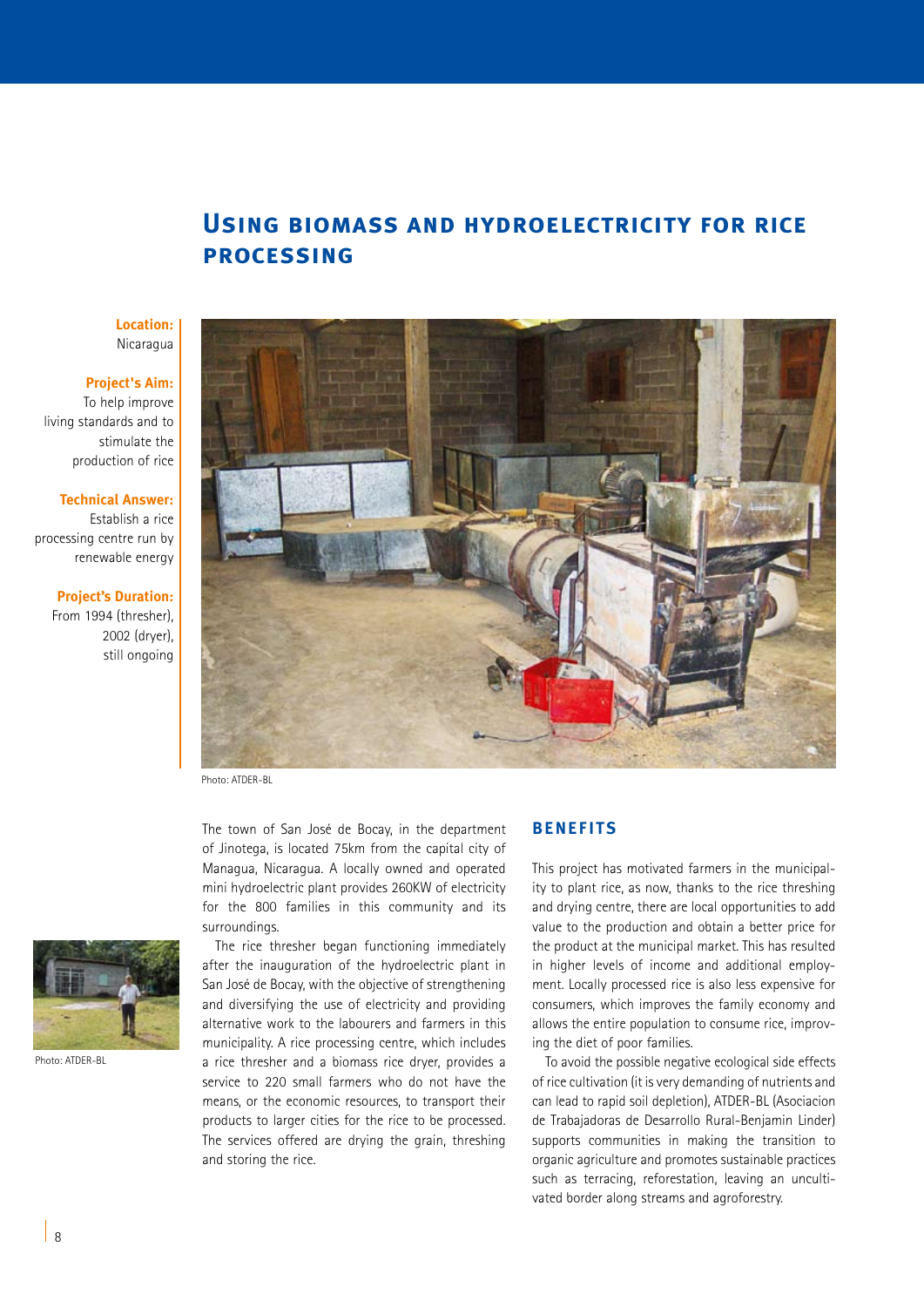### **SUSTAINABILITY**

The implementation strategy was to manufacture or purchase equipment locally, train local operators and form a local organisation to manage the project in the long term. ATDER-BL planned, designed and constructed the hydro plant and the associated rice processing facility. The local organisation, APRODELBO (Asociación Pro-Desarrollo del Servicio Eléctrico Bocay) is a community organisation formed by ATDER-BL, which runs and manages both the hydro facility and the rice processing plant.



Photo: ATDER-BL

The rice thresher has been operational and self-sufficient for 13 years and the dryer for 5 years. Since the parts were manufactured locally, the equipment is easily maintained. Fees for the processing service contribute to the salaries of the staff who work at the processing centre and create a fund for maintenance costs.

### **TECHNOLOGY**

Prior to the project, rice was processed in the traditional manner, i.e. by hitting the grain in a wooden trough. By that method, 1 quintal (100 pound bag) could be processed in 5 hours but now, by using the rice thresher based on small hydro power, 16 quintals per hour can be processed.

## **FINANCIAL ISSUES**

When there was no rice processor, a quintal of rice cost the producer C 100  $(100$  Cordoba = EUR 4.24) taking into account the payment of services and the transportation from the farm to the closest rice thresher. Currently, the fees for the services of the rice processing centre include

- $n$  rice drying C7 per quintal
- $\blacksquare$  rice threshing C30 per quintal
- storage of rice  $C2.5$  per quintal

The Ben Linder Memorial Fund and Green Empowerment supported the project financially by funding the initial capital expenses.

## **OBSTACLES**

The main obstacle for the project to overcome was of a technical nature; it was not easy to design an appropriate facility. To ensure that the design was appropriate for local conditions and materials, ATDER-BL custom-made the necessary parts in a local metal shop (which is powered by another micro-hydro plant).

### **REPLICABILITY**

The project has already served as a replicable model for implementation in other communities. It is replicable due to the high demand for rice processing, its financial sustainability and the locally available materials.



Photo: ATDER-BL

Instead of selling the raw product to middlemen who transport the product for a high profit, local processing allows farmers and consumers to benefit economically from their crop. Therefore, there is great demand for the implementation of this type of project.

## **CONTACT**

**Asociación Pro-Desarrollo del Servicio Eléctrico Bocay** Mr José Luis Olivas Flores e-mail: atder@ibw.com.ni URL: www.greenempowerment.org/ nicaragua.htm

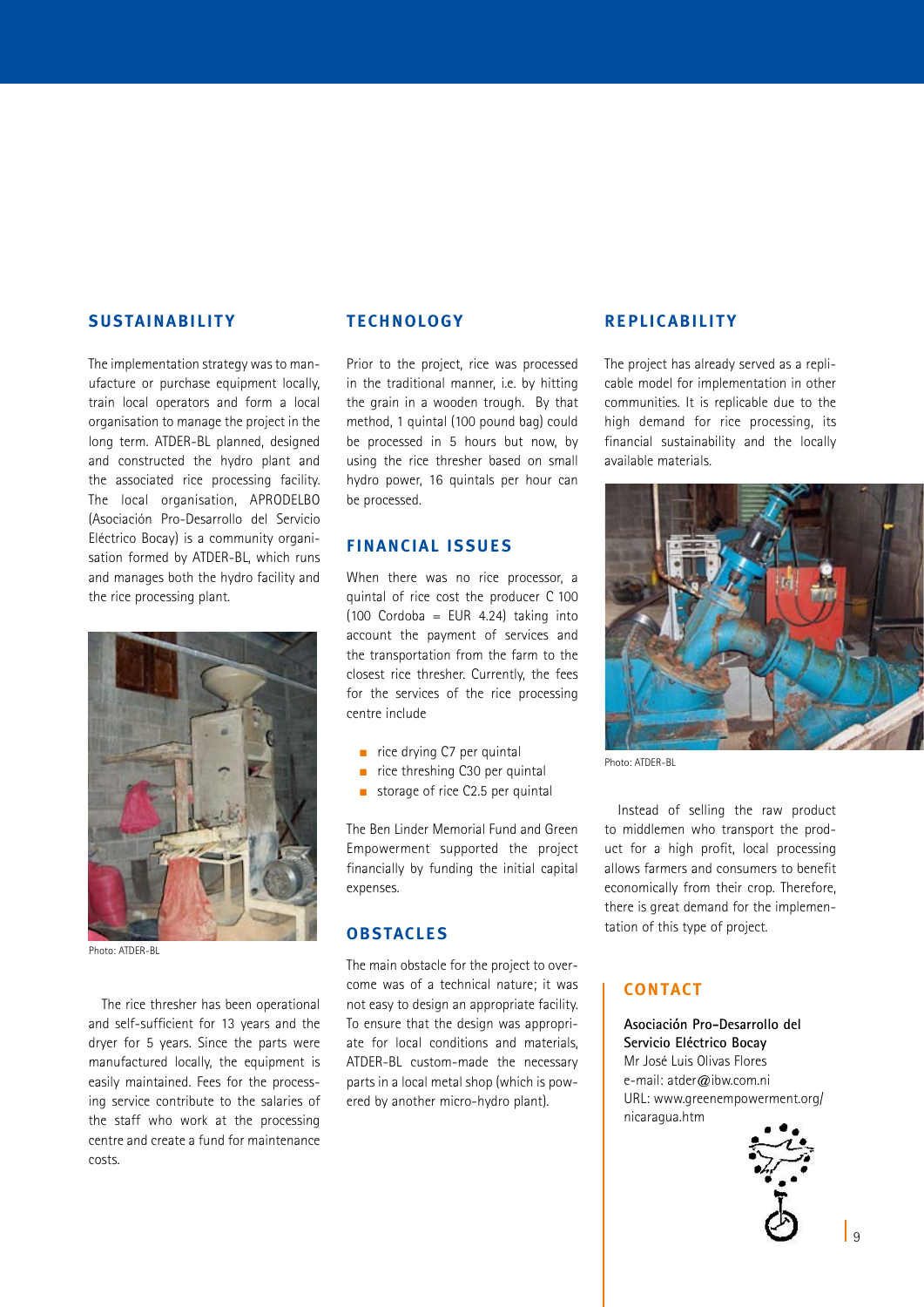## **Providing schools with efficient fuel stoves through a school feeding programme**

### **Location:** Cambodia

### **Project's Aim:**

Reduce the energy burden of the schools, the children and their families

#### **Technical Answer:**

Replace the old inefficient biomassburning stoves with high efficiency (improved) stoves

**Project's Duration:**  February 2006 – May 2007



Photo: WENetCam





Photos: WENetCam

In Cambodia, the percentage of 6–14 year olds who do not attend school is high, about 35 percent. The majority of them are rural and poor children. Illiterate and low education is the main barrier for people to have access to employment and improve their living conditions. Contributing to address such a situation, the World Food Program of the United Nations (WFP) has implemented a School Feeding Program (SFP) to provide breakfast to around 570,000 kids at 1450 elementary schools across 12 provinces, with a main purpose of reducing their school drop and improving their education quality. To cook this breakfast, the schools use firewood supplied by the kids, their families and local traders. Recognizing the importance of reducing firewood consumption of the schools, WFP implemented this project in collaboration with WENetCam.

Although the depletion of forest resources is of major concern in Cambodia, firewood remains the main source of cooking energy, representing 96.3% of national fuel consumption. Rapid population growth and the associated increase in wood consumption have led to deforestation, putting further pressure on natural resources and biodiversity. The total firewood

demand for cooking energy was estimated at 4.5 million tonnes in 2004.

At this pilot stage, 1064 efficient stoves have been allocated to around 420 schools across six provinces, mostly located in the area where firewood is scarce or only available at extra cost. 12 network organisations working in the project area and 29 local people were selected as partners and stove builders.

## **BENEFITS**

As well as the environmental benefits, the project helps around 260,000 children to improve their quality of life by lessening the time they spend collecting firewood. In addition, more than 1,200 cooks also benefit from less hardship in their daily work and lower exposure to the health risks that wood smoke carries. The schools that had to purchase firewood can now save this money for other necessary activities. As the new stoves are sootfree, levels of food hygiene are also better. Previously, the cooks had to stay close by to the old stoves in order to fuel them, but now they have more time to concentrate on the preparation of food.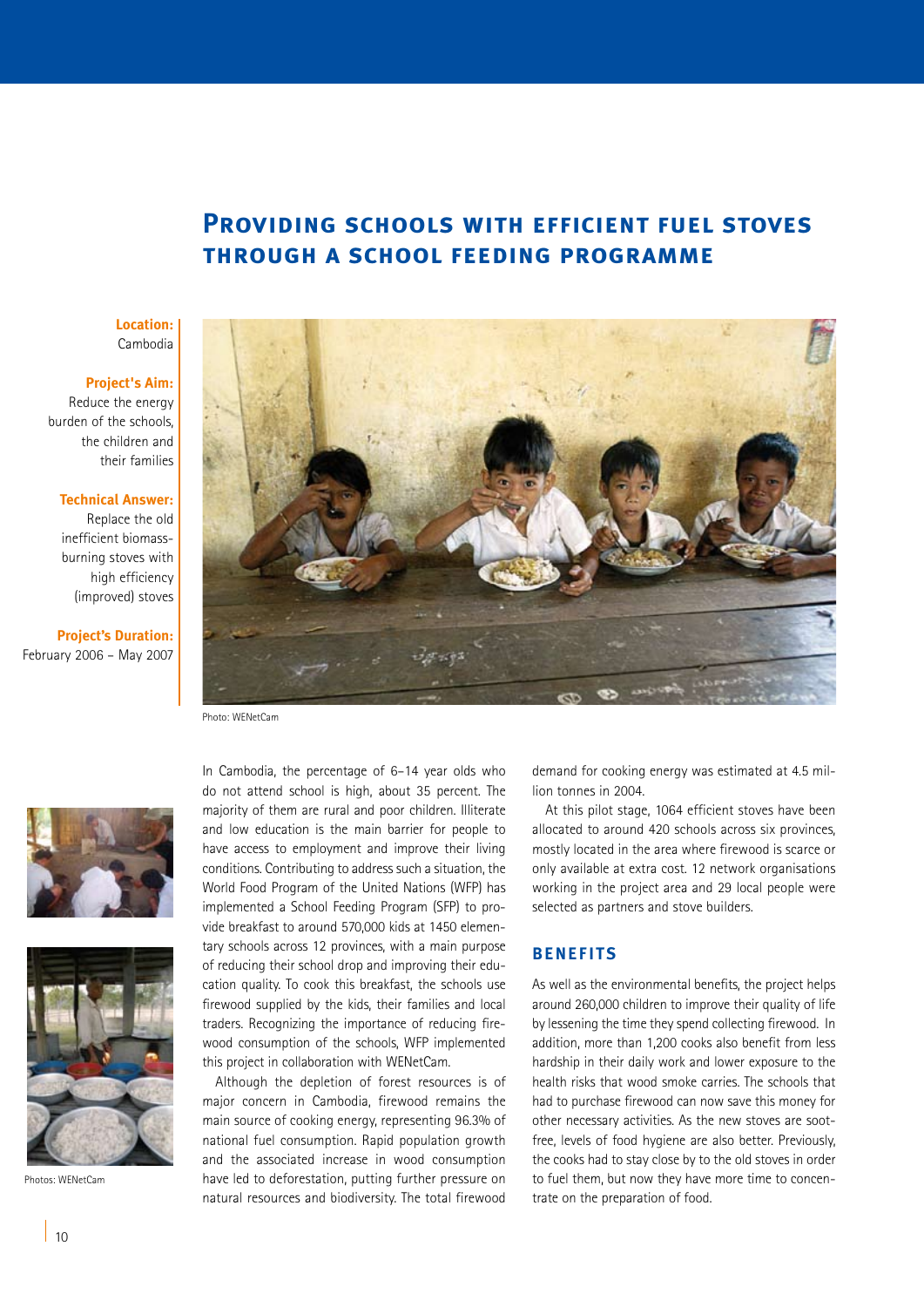Additionally, the project provided job opportunities for 50 rural people to generate extra income through the construction service. This can earn the workers around US\$ 5 per day, a rate that is twice as high as the average wage.

## **SUSTAINABILITY**

With good maintenance, the stoves can last at least 3 years. Maintenance costs are almost negligible, as the schools can undertake the maintenance themselves using local materials. Technical training was provided to 14 people from the local partner organisations and to 29 selected local builders. They will be able to construct and repair stoves for schools for as long as the schools need to cook for the children.

Skills and service that are easy to access at low cost exist at local level. There are 20 teams of 50 skilled builders in different districts across 6 provinces that provide construction services for Institutional Stoves, and 22 production centres located in 10 provinces produce New Lao stoves. The Institutional Stove is made of materials available in the local area; therefore the users only pay building costs and spend little on the bricks and chimney. The stove can be also made of concrete, which is more durable but also more expensive.

## **TECHNOLOGY**

The technologies used in this project are the twin burner Institutional Stove and the single burner pottery large size New Lao Stove. The Institutional Stove is made of mud clay, fibre materials (rice straw and husk) and zinc sheeting for the top part of the chimney, all of which are locally available. The New Lao stove is manufactured and transported to the schools.

The Institutional Stove and the New Lao stove save 25–29 percent and 32 percent respectively in firewood, compared with the traditional Drum stove commonly used by the schools. By replacing traditional stoves with efficient stoves, the project can reduce the yearly consumption of firewood by 718.9 tonnes and reduce total yearly  $CO<sub>2</sub>$  emissions by 1181.9 tonnes.

Each school is provided with 2 to 4 burners depending on the amount of food they cook. The total number of stoves to be provided amount to 481 Institutional Stoves and 102 New Lao stoves. To date, 440 Institutional Stoves have been constructed and 102 New Lao stoves have been purchased.

## **FINANCIAL ISSUES**

The schools collect the necessary clay and fibre materials, while the builders are responsible for other construction equipment and materials. Most schools were able to collect the clay cost-free from nearby deposits; other schools paid US\$ 8–12.5 in transport costs for the material for each stove.

For the builders the purchase cost of the materials is between US\$ 2.5 and US\$ 4 and transportation costs amount to between US\$ 5 and US\$ 15 per stove. The project pays the builders US\$ 35 per stove plus US\$ 4 for transporting mould from school to school, and provided 40 sets of mould (each at a cost of US\$ 83.5) to them. On average, the builders spend 4–6 man days and make US\$ 15–25 profit from building each stove.

## **OBSTACLES**

Obstacles included a lack of cooperation and participation of the schools in preparing the construction materials and



Photo: WENetCam

kitchen place, which delayed in stove construction. This was overcome by active communication with the schools, by showing successful examples and by rescheduling the implementation plan.

Additionally, some builders were insufficiently skilled and built stoves of poor quality. Therefore, technical follow-ups, monitoring and revision workshops were carried out to control the quality of the stoves, to provide more training and to collect feedback.

## **REPLICABILITY**

This stove technology can be replicated by other people and/or in other places, because it fits the local need and practice of cooking large amounts of food, as required by cottage industries and institutions.

The project also attracts the interest of other users. Several pagodas and many food processing industries have already built and used these stoves, and there is still more demand from these users.

## **CONTACT**

**Center d'Etude et de Développement Agricole Cambodgien (CEDAC), Wood Energy Network of Cambodia (WENetCam)** Ms Chantheang Tong e-mail: wenetcam@online.com.kh



URL: www.wenetcam.net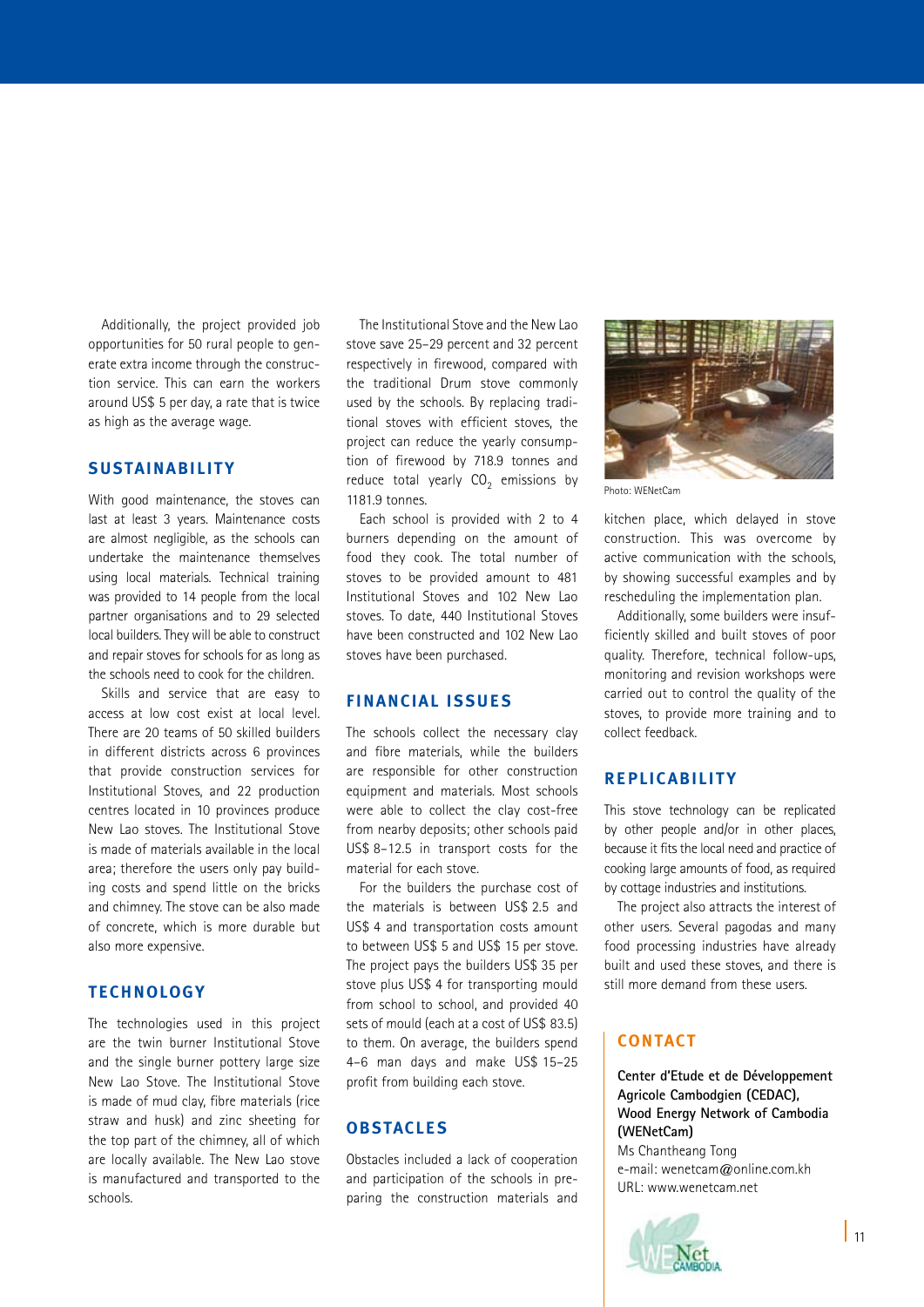## **Sunny Solutions – promoting affordable solar cookers in Eastern Africa**

### **Location:** Nyakach, Kenya

### **Project's Aim:**

To complement traditional and improved cooking stoves

### **Technical Answer:**

Introduce and distribute affordable solar cookers

**Project's Duration:**  June 2002 – July 2008



Photo: Solar Cookers International

The increasing scarcity and rising cost of cooking fuels threaten family and community self-sufficiency, particularly in rural areas. Solar systems can save money, time and labour currently used for purchasing or collecting fuel wood. Solar cooking has great potential in many sun rich and fuel scarce regions of the world.

In 2002, SCI began a ten year initiative to promote affordable solar cookers far and wide across eastern Africa, starting in Nyakach, Kenya. The project is entitled Sunny Solutions and its objectives include, for example, the introduction and distribution of solar cookers in the community with the aim of at least 4,000 households owning solar cooking kits by June 2008. Additionally, cooperation with other local groups and agencies should be fostered to ensure broad access to solar cooking technology. This technology should be produced and sold by local small businesses.

The timescale for the project was specified as June 2002 – July 2008; the justification for the project taking this length of time is that technology transfer can be a lengthy process as it requires a change in attitudes and old habits. The solar cookers serve as a com-

plement to traditional and improved cooking stoves and as a cost effective water treatment method.

## **BENEFITS**

Achievements so far include the following: 98 percent of the population is now familiar with solar cookers; 65 percent is able to set up and use the solar cookers, either to pasteurise drinking water or to cook their food; and 25 percent of the total number of households has bought solar cooking kits.

The reliance on wood based fuels is reduced; experience of past projects show that a reduction by one third is possible. Another benefit of the reduced use of fuelwood is that shade trees, fencing and cow-sheds now remain intact. Additionally, the project has given a positive boost to an agroforestry programme by improving the success of tree planting efforts in terms of tree survival rates.

Solar cookers reduce the burden to women while simultaneously improving family health, nutrition and economics. The project improves human health via solar water pasteurisation, reduction of exposure to indoor air pollution from smoky cooking fires, a



Photo: Solar Cookers International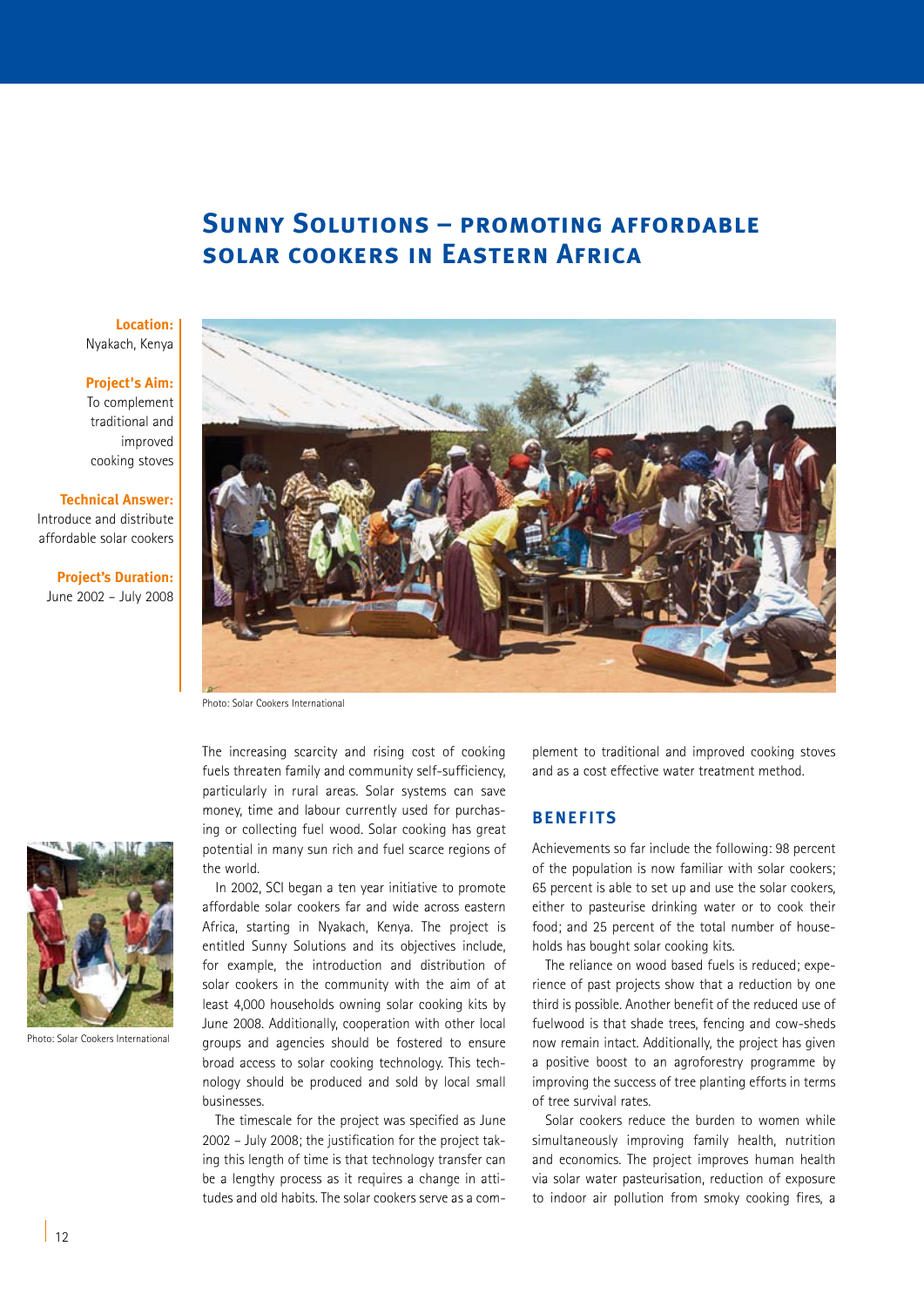

Photo: Solar Cookers International

decrease in related fire accidents and relief from the physical demands associated with fuelwood collection. A study in 2004 showed a reduction in the incidences of diarrhoea amongst families who solar pasteurised their water.

Through the operation of local micro enterprises ranging from the direct sale of solar cooking kits, the sale of baked goods and the use of solar cookers in small eating places, women contribute to the household income and benefit from enhanced self-confidence as a result of learning leadership skills, having a new source of income and the public recognition of their ability to teach others.

## **SUSTAINABILITY**

As more people continue to suffer from cooking fuel scarcity, the need to find alternative ways of cooking their food and pasteurising their drinking water is increasing.

Sustainability of the project is possible through the participation and acceptance of the local community as beneficiaries and promoters, the support of local authorities such as schools and development agencies, and through capacity building amongst the women, who are the most affected by cooking energy shortages. Community education is the key tool in ensuring that the necessary skills and knowledge are assimilated by both adults and young people

## **TECHNOLOGY**

In 1994, volunteers from Solar Cookers International (SCI) developed a new type of solar cooker, a reflective panel called "Cookit" that offers the combined advantages of both parabolic and box-type solar cookers. The Cookit is adaptable, lightweight and foldable, which makes it easily portable. It can be easily handmade or mass produced at a cost of US\$ 3–5 in most countries. Accompanying skills training includes instruction on the use of locally available materials and on how to make the cookers.

### **FINANCIAL ISSUES**

As expected, the initial start-up costs of the project were high. The costs are gradually reducing as some of the sales



Photo: Solar Cookers International

revenue is ploughed back into the project. Total average annual costs are around US\$ 60,000.

Finance for the project came from a variety of sources: SCI head office, individual donors, the Alternative Gifts Institute and from the community who bought the cookers at cost. Nyakach Community Development Association (NYACODA) is the partner on the ground, assisting in easy access and helping to educate the community. They also offered initial office space and storage.

## **OBSTACLES**

The greatest challenge was in raising appropriate funding, as well as in organising the follow-ups to ensure skills and knowledge transfer.

## **REPLICABILITY**

Many of the processes described above were first tested in a refugee camp situation between 1994 and 2002 and were transferred with ease to settled free communities i.e Nyakach. SCI has already begun two other Kenyan projects, in Kajiado amongst a nomadic community and in Kadibo, a semi-urban settlement.

In particular, the use of local materials and the ease of assembly of the cooker, even by cooks on site, mean that the project can be easily replicated.

## **CONTACT**

**Solar Cookers International (EA)** Ms Margaret Owino e-mail: sci@iconnect.co.ke URL: www.solarcookers.org, margaretowino@solarcookers.co.ke

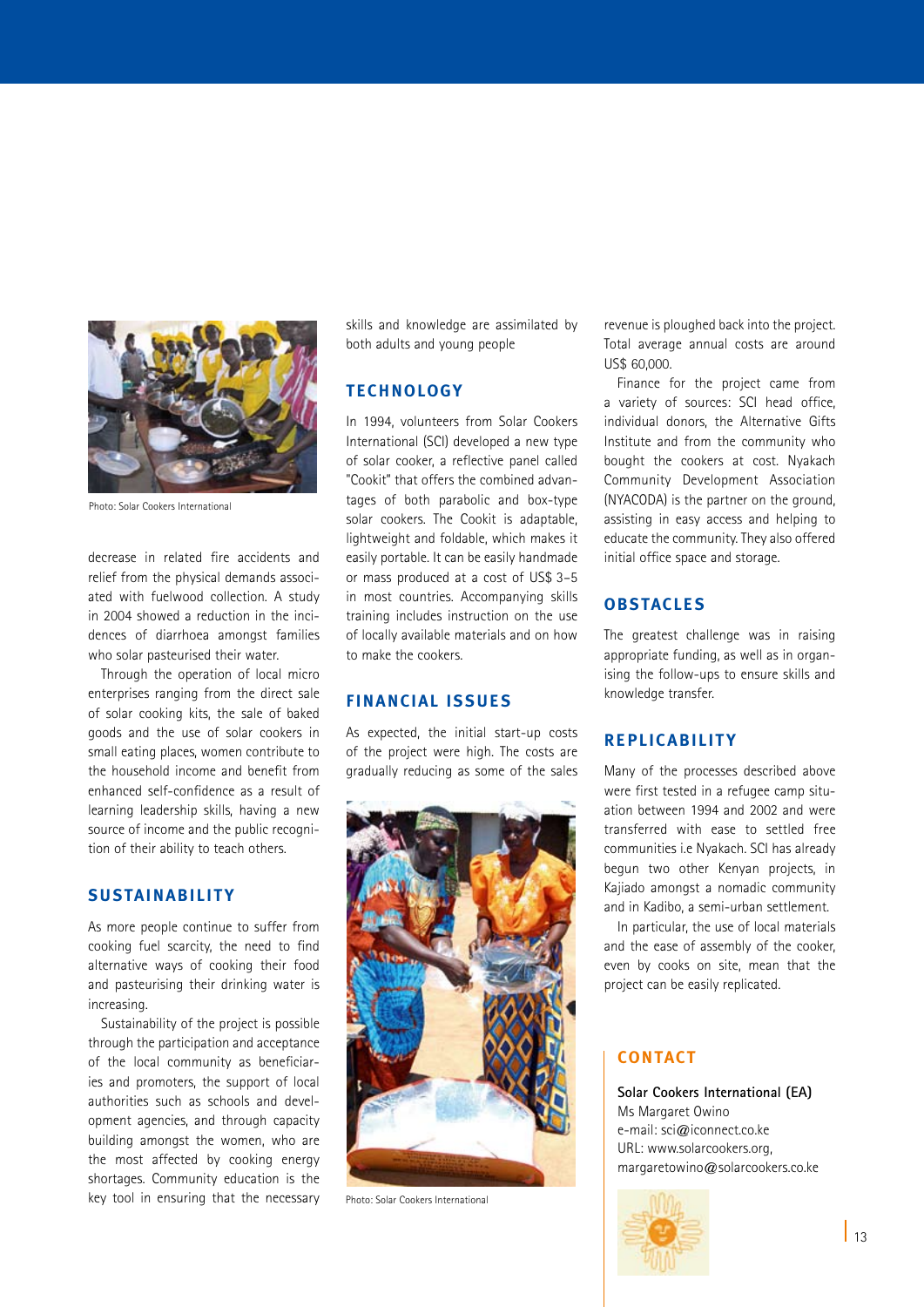# **Food processing and conservation through appropriate solar energy technology**

A project supported by **SEPS**

The implementation of technologies for food processing and conservation using solar energy can help reduce poverty, create local economic opportunities and improve health conditions, while simultaneously reducing environmental damage. In countries with high solar radiation potentials, appropriate solar technologies can, in particular, assist the sustainable development of rural communities.



Photo: Deepak Ghadia-Frying potato crisps with an 8 sqm Schefflercooker

The purpose of this solar food processing project, implemented by the International Solar Energy Society (ISES), is not to target individuals to use solar stoves, but to lobby organisations and companies to influence the food production market. This project looks at solar food processing not only as useful technology for the poor, but also as a means of changing food production methods in a sustainable and affordable way. Using solar energy for food processing is part of the wider concept of solving energy scarcity and reducing the speed of climate change, while strengthening local structures at the same time.

The main aim of this project is to establish a global network of interested parties (NGOs, politicians, farmers, cooperatives and experts) to gather information and knowledge for the further development and promotion of efficient methods of solar food processing and conservation. An internet platform for solar food (www.solarfood.org) has been established to support the network, where participating projects are presented and information is exchanged. At this stage

of the project, the website provides a unique platform with information and good practice examples.

In addition to the website, an additional communication tool in the form of a brochure in five different languages (English, French, German, Chinese, and Spanish) has been developed. The brochure illustrates encouraging good practice examples and, therefore, motivates others to produce food by using clean energy.

In order to realise the goal of influencing the food production market, it is essential to identify reliable and high quality products. At the same time it is vital that local experts can manufacture the necessary technology. Therefore, the Solar Food Project also includes technical training and marketing strategies in its remit. Organising workshops and practical activities are also very important for demonstration and promotional purposes.

The first phase of the Solar Food Processing Project has been a significant success in terms of helping to spread the concept of integrating solar energy into commercial food processing. Though the whole process is still in an early phase of development, the target group has acknowledged the network and most of the important international players have already become members. Interested individuals, organisations and companies are invited to join this network, to share information and to develop existing activities and standards. More information about how to join the network can be found at www.solarfood.org

## **CONTACT**

### **International Solar Energy Society (ISES)** Mr Rolf Behringer e-mail: behringer@ises.org URL: www.solarfood.org / www.ises.org

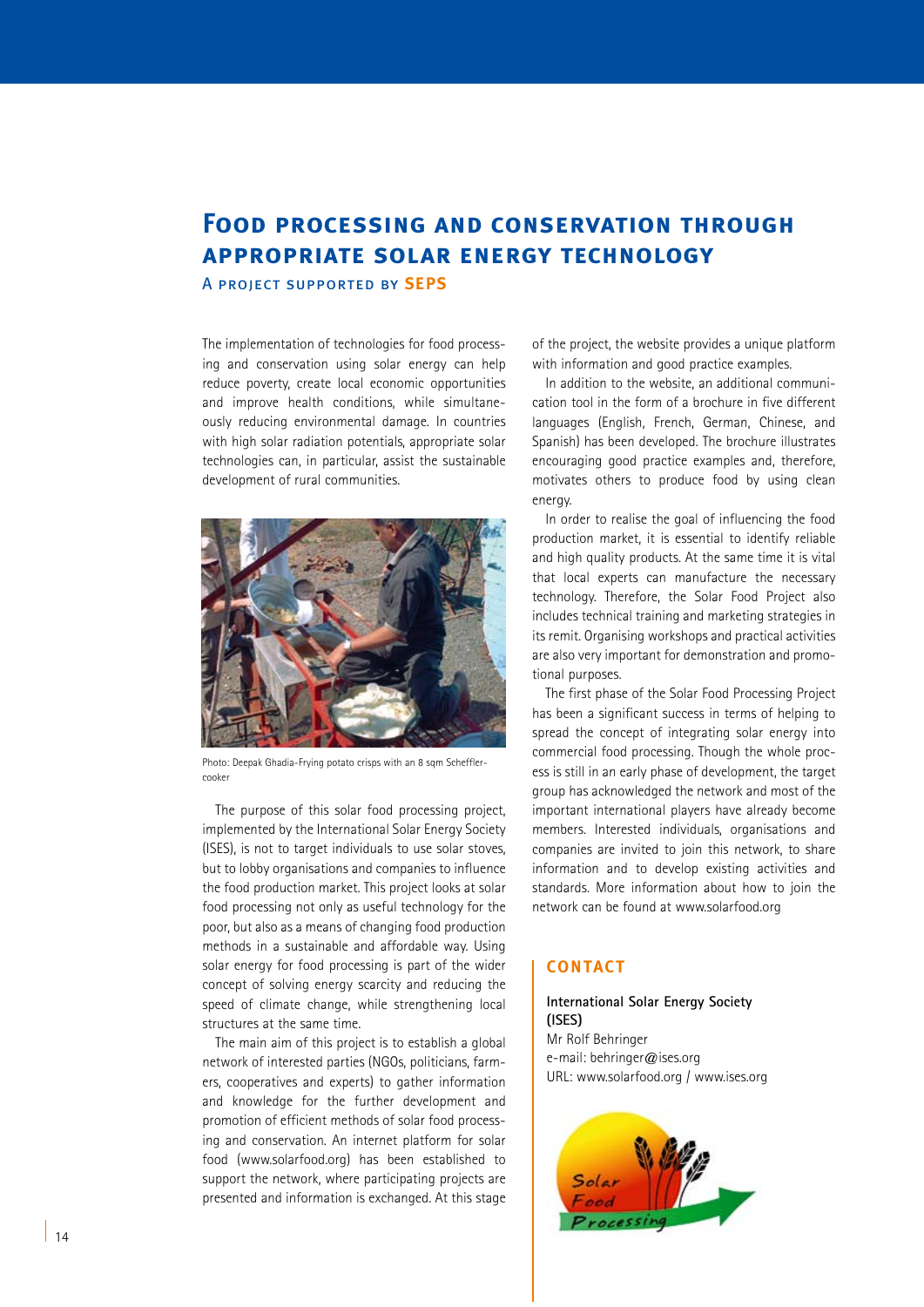# **SEPS — Sustainable Energy Project Support**

Realistic concepts and visions of effective sustainable energy projects do exist, but the much needed implementation sometimes fails. **SEPS** — the related field of action that **WISIONS** undertakes in addition to PREP — aims to bridge this gap.

The key objective of **SEPS** is to identify projects with the real potential to be of strategic importance in the renewable and efficient use of energy. By providing technical and other forms of support, **SEPS** seeks to overcome existing barriers and will help clean and efficient energy become commonplace.

The most promising renewable and energy efficiency concepts are selected using transparent analysis based on internationally recognised criteria. The selection process is carried out via an annual call for applications. Once a project is selected, **SEPS** can provide additional guidance and support, for example:

- $\Box$  potential financial support to assist with project implementation
- n practical expert advice and knowledge transfer for effective implementation
- $\Box$  promotion to relevant institutions, decision makers and scientists
- publication on www.wisions.net

## **BACKGROUND**

Energy is essential, whether for cooking, lighting, or industrial application. However, people have yet to learn how best to use natural resources. Sustainable development depends on the efficient use of resources, and specifically on the widespread use of clean and renewable energy.

The widespread use of fossil fuels threatens climate and health because of dangerous emissions, leading to high social and

economic costs. In addition, there are still more than 2 billion people today who do not have access to sufficient energy.

As the global population rises and an unequal distribution of wealth continues to be maintained within the world economy, the challenges will also increase. This will particularly be the case if we simply continue with, or copy, conventional approaches.



Photo: FHNW, Institut Energie am Bau — Straw bale building in Kyrgyzstan

Therefore intelligent, sustainable energy projects of strategic global importance need to be implemented and promoted.

### **Criteria for obtaining SEPS support**

**SEPS** has a set of criteria used in selecting appropriate sustainable projects and relevant forms of support. The following 5 criteria are obligatory:

- $\blacksquare$  technical viability of the project
- $\blacksquare$  economic feasibility
- n local and global environmental benefits
- $\blacksquare$  marketability and replication possibilities
- $\blacksquare$  implementation strategy

### **Additional Criteria**

As the goal of sustainable development requires an integrated approach, additional criteria are also applicable:

- $\blacksquare$  social aspects
- $\blacksquare$  inclusion of local population/structures
- $\blacksquare$  employment potential
- n cooperation with other stakeholders

## **So far …**

In its first three years **SEPS** launched three rounds to find innovative and promising projects to support. In response, we received over 200 applications from all around the world illustrating high quality and well-motivated projects based on sound concepts, but which also needed additional support.

The project proposals have demonstrated a wide range of ideas: from the use of solar energy for food conservation in developing countries to energy efficient lighting in Europe. So far, 25 projects have been selected for financial support covering a broad array of innovative sustainable energy solutions in more than 16 countries. In order to contribute to the implementation of more intelligent energy projects, **WISIONS** makes an annual call each spring for **SEPS** applications.

Further information about **SEPS** can be found on www.wisions.net/pages/SEPS. htm